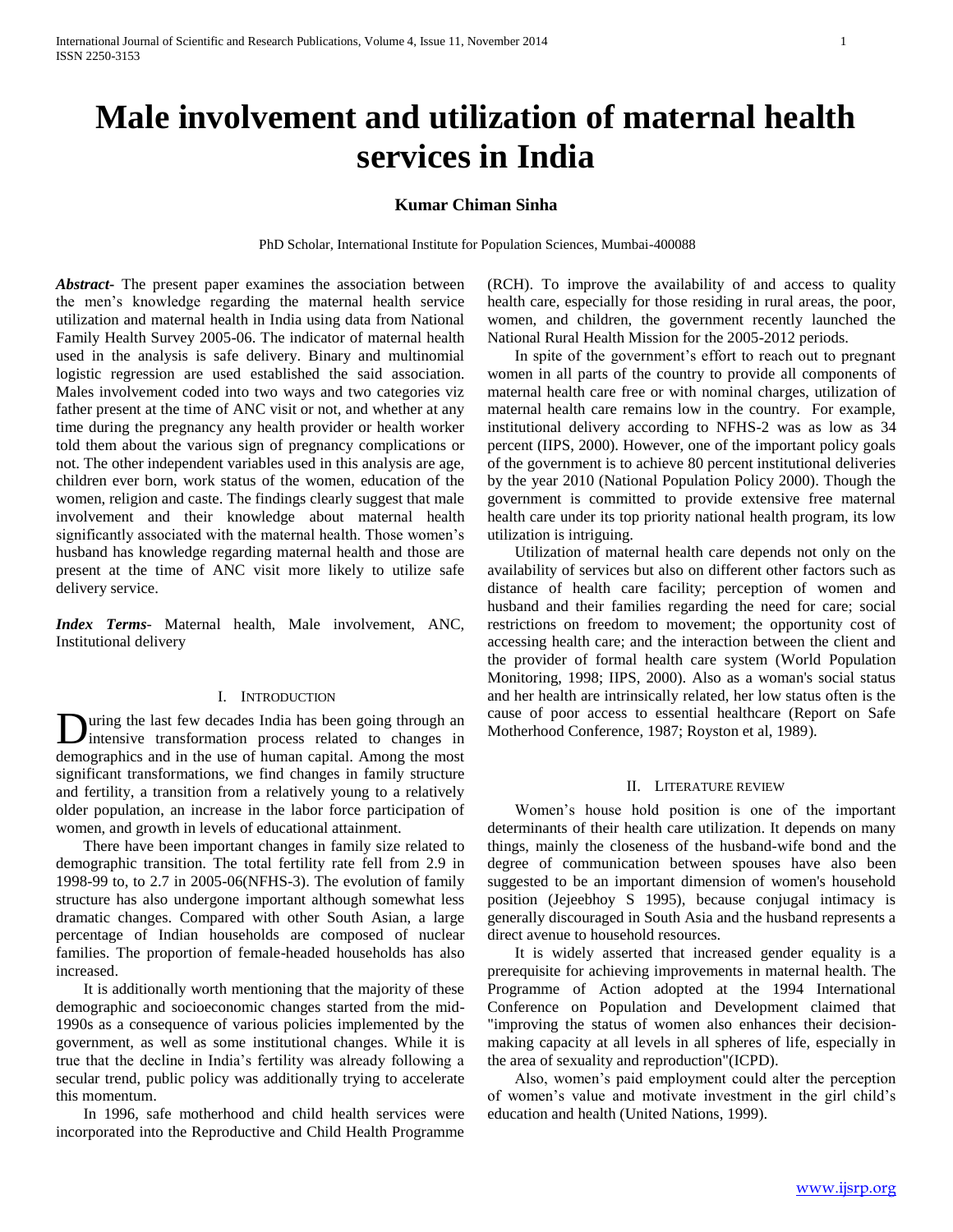The investment of power on a woman becomes evident through her participation in household decision making, financial autonomy and freedom of movement (Kishor, 2004). Lack of decision making power by a woman could result into lesser timely health seeking behaviour and leads to greater adverse health consequences (Sundari, 2004).

 The input of empowerment also has to enhance her intrinsically by changing her attitude or ideology into egalitarian ideas, otherwise the power or autonomy she has gained, could not channel her to make welfare and developmental decisions. A fundamental shift in perceptions, or "inner transformation," is essential to the formulation of developmental choices (Malhotra A, 2002). Non-egalitarian gender relations deny woman an egalitarian decision making role during health care need, and other family matters (Jeejebhoy, 1998). Positive change in the attitude could alter the current submissive image of an Indian woman as only a reproductive tool, homemaker, caregiver and subordinate.

#### III. SOME IMPORTANT ASPECT OF MATERNAL HEALTH CARE

#### **Maternal Health Care Services**

 Primary maternal health care is provided by the government through health centers and sub health-centers. At the secondary level, there are district hospitals or community health centers and at the tertiary level, there are, regional and central hospitals. The government currently considers the numbers of facilities offering specialized maternal, newborn and child health care to be adequate, but recognizes a need to strengthen capacity, especially in terms of quality of care and management. It is government policy to provide antenatal care free of charge, except for medicine.

#### **Essential maternal care**

 All women need of additional care during her pregnancy. All women must be given Tetanus Toxoid immunization and the full course of Iron Folic acid (IFA) tablets. All women need to be advised on the preparations they must take for delivery. It is important that all pregnant women are registered early during pregnancy. The urgency for doing so must be emphasized by the premedical staff. The number of women registered sub-center wise should be monitored monthly. The annual estimated number of pregnant women must be worked out sub-center wise and the total number in the primary health center (PHC) area can be added up. The estimated number of pregnancies and the registered should be monitored to determine how many women are not receiving the essential services.

 The purpose of antenatal checkup is to monitor the progress of pregnancy and identify and treat medical complications early. Women who have no antenatal examination are at risk as they may have and underlying complications or high risk factor. Some women can even develop complication without warning. It is essential therefore that all pregnant women receive antenatal care and advise on where they deliver.

#### **Need of the study**

 Decision making and the utilization of health care facility are inseparable part of our analysis. Husband and wife as a couple bear all the responsibility of their present and future life. They have needed better understanding to successfully run their family. To live a peaceful life both have needed a good health. As our society's concern husband are always responsible to take all the decision regarding any expenses. To ensure good health husband and wife needs better cooperation. At the time of pregnancy demand for cooperation is more to ensure the safety of mother and child. So we have need to check the husbands presence at the time of wives ANC visit has any influence on better health care utilization as full ANC and a increase or decrease of institutional delivery.

#### IV. OBJECTIVE OF THE STUDY

Our specific objective of this study is-

 To examine husbands attitude and involvement in maternal health care utilization.

#### **Data and Methods**

 This study analyzes data from the2005-06 National Family Health Survey (NFHS), which employed a nationally representative sample of 109041households, 124385 women age 15-49, and 74369 men age 15-54. The present analysis is restricted to the 42183 match couples, those are currently married. The Reproductive and Child Health Programme in India envisages the involvement of men in women"s reproductive health. Health workers are supposed to provide expectant fathers with information on several aspects of maternal and child care during their contacts with expectant fathers. In NFHS-3, information was collected through the Men"s Questionnaire about several aspects of their involvement in antenatal care, including whether the mother of their youngest child had any antenatal check-ups when she was pregnant, whether they were present at any of these antenatal check-ups, and the reason the mother did not have any antenatal checkups if she did not have any. Men were also asked whether at any time during the pregnancy any health provider or health worker told them about the various signs of pregnancy complications and what to do if the mother had any of those complications.

 Here according to the benefit of our study we grouped our study variables into four categories: women's social and demographic characteristics, husband"s social and demographic characteristics, their perceptions of the household decision making and use of reproductive health care services as ANC visit and place of delivery.

### **Social and Demographic Characteristics**

 A number of social and demographic characteristics were considered in the analysis, including husbands' age, number of children ever born, husband wife age gap, education, place of residence, alcohol consumption of the husband, presence of violence, desire for children, religion, caste and justification of wife beating, Because community norms and values influence individual behavior. we also assessed the social and demographic impacts on ANC visit and non institutional delivery for separate states. Education has been consistently related both to use of maternal and child health services and to positive health outcomes. We categorized husbands" education levels as none, primary, secondary and higher. Indicators of the household's socioeconomic circumstances included husband's education and occupation, as well as standard of living index.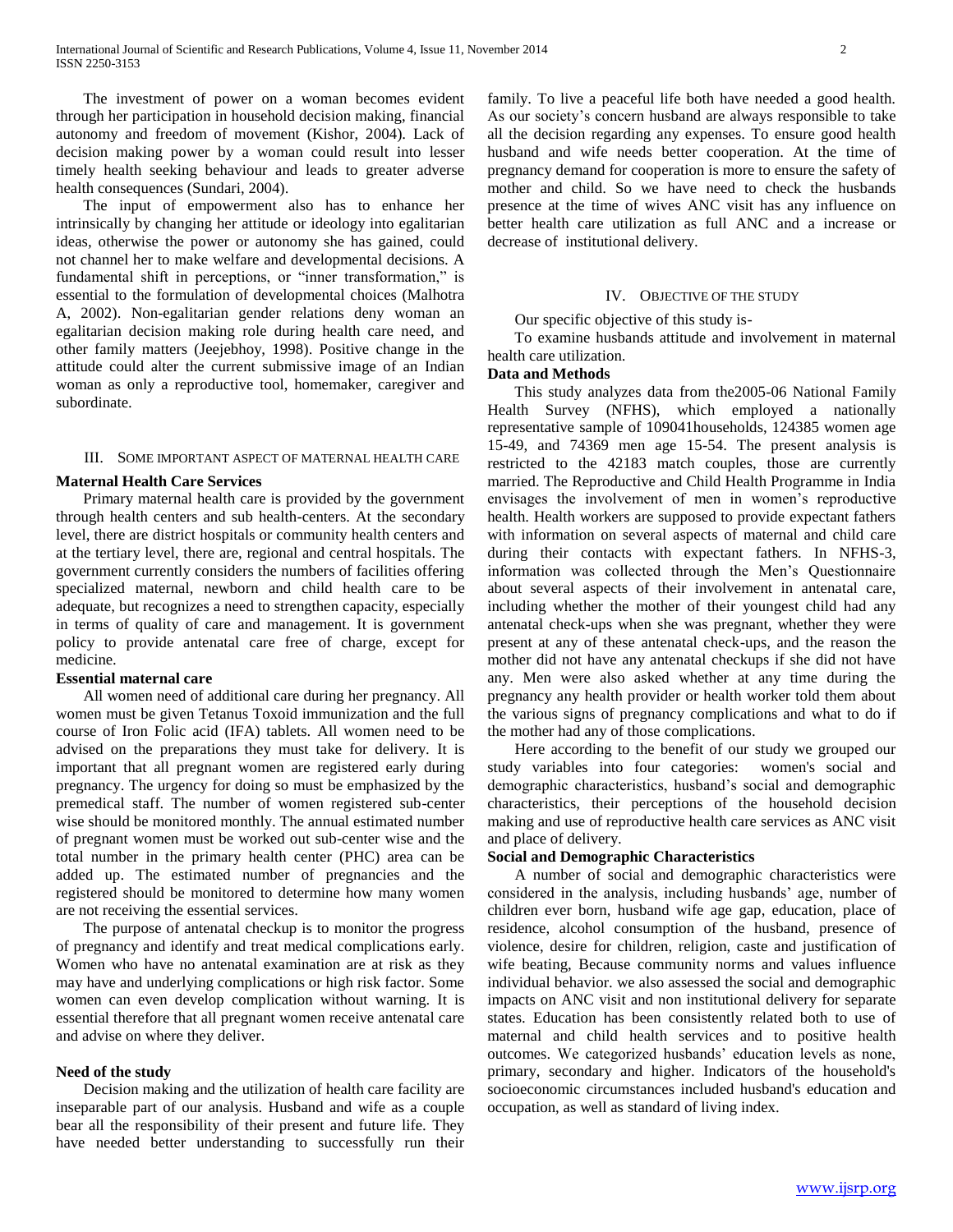#### **Use of Maternal Health Care**

 We assessed the outcome variables are receipt of skilled antenatal care services with the presence of husband as at least once during the last pregnancy or youngest child, and place of delivery of the youngest child.

#### V. STATISTICAL ANALYSIS

 Univariate, bivariate and multivariate analyses were used to study the impact of husbands" decision making power and the utilization maternal health care services for their wives. We first examined the bivariate relationships of husbands' social and demographic variables with their use of skilled antenatal and delivery care. Next, multivariate logistic regression models were developed to identify associations between the indicators of women's household position and their use of antenatal care services and skilled maternal health care services. Our models controlled for a series of variables, including age and number of children ever born, desire for children, residence, education, socioeconomic status, household relation, justification of wife beating, husband drink alcohol or not etc.

VI. RESULTS

 Table-4.2.3 presents information on husband"s involvement during antenatal care visits. In all age group most of the husbands present at the time of antenatal care visit but those husbands are belongs to 15- 24 years their presence at the time of antenatal visit are very low ( 65 percent ) compared to other age groups. If we see the husband"s presence according to the age we found increasing the age the presence is also increasing but after 35-39 years age group husbands presence decreases. Husband"s presence at the time of ANC visit also varies according to the number of children. Among those couples have more than 5 children among those husbands" presences at the time of ANC visits are very less (69 percent). Those couples with 1-2 children among them husbands presence is higher (77 percent). Among Hindus 75 percent are present at the time of antenatal visit.

Table-4.2.3 Percentage distribution of husband"s presence (non presence) in last ANC of mother by husbands" background

| Background               |              | <b>Not</b> |         |       |
|--------------------------|--------------|------------|---------|-------|
| characteristics          |              | present    | Present | Total |
| Age                      | 15-24        | 34.68      | 65.32   | 1093  |
|                          | 25-29        | 25.68      | 74.32   | 3061  |
|                          | 30-34        | 22.88      | 77.12   | 2968  |
|                          | 35-39        | 22.39      | 77.61   | 1755  |
|                          | 40-44        | 24.48      | 75.52   | 678   |
|                          | 45 and above | 29.07      | 70.93   | 289   |
|                          |              |            |         |       |
| No. of living children   | 1-2 children | 23.24      | 76.76   | 6664  |
|                          | 3-4 children | 29.13      | 70.87   | 2451  |
|                          | five or more | 30.73      | 69.27   | 729   |
|                          |              |            |         |       |
| Religion                 | Hindu        | 24.87      | 75.13   | 7865  |
|                          | Muslim       | 27.27      | 72.73   | 1419  |
|                          | Others       | 25.85      | 74.15   | 561   |
|                          |              |            |         |       |
| Caste                    | SCs          | 28.29      | 71.71   | 1909  |
|                          | STs          | 32.26      | 67.74   | 868   |
|                          | <b>OBCs</b>  | 24.53      | 75.47   | 3640  |
|                          | Others       | 22.07      | 77.93   | 3050  |
|                          |              |            |         |       |
| Place of residence       | Urban        | 19.74      | 80.26   | 3632  |
|                          | Rural        | 28.49      | 71.51   | 6212  |
| Standard of living index | low          | 34.49      | 65.51   | 2018  |
|                          | medium       | 27.97      | 72.03   | 3182  |

#### Husband present during check-ups for youngest child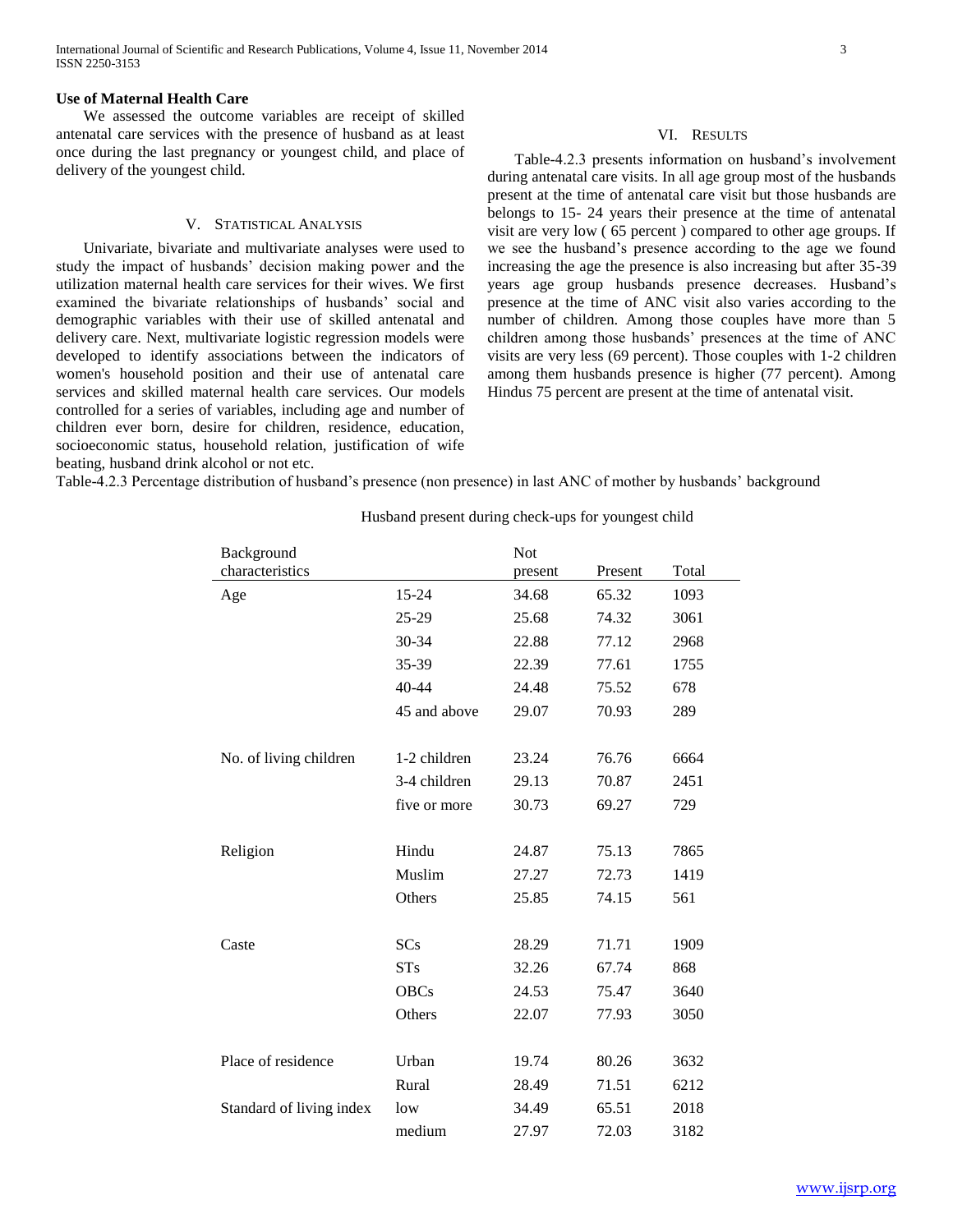|                                        | high      | 18.87 | 81.13 | 4139 |
|----------------------------------------|-----------|-------|-------|------|
| Highest educational level No education |           | 34.82 | 65.18 | 1700 |
|                                        | Primary   | 35.72 | 64.28 | 1744 |
|                                        | Secondary | 22.43 | 77.57 | 5051 |
|                                        | Higher    | 10.25 | 89.75 | 1346 |
| Total                                  |           | 25.26 | 74.74 | 9841 |

 It is also highest from all others religions. According to the castes those belonging to others the presence at the time of ANC is highest among them (78 percent), followed by OBCs (75 percent), SCs (72 percent) and STs (68 percent). It is also higher in the urban areas (80 percent). Those who are living in the higher standard among them 81 percent are present at the time of ANC visit. Those husbands with higher education among them presence at the time of ANC visit is higher (90 percent) followed by those are achieve secondary education (77 percent), those with primary education and those have no education (65 percent). So from the above table we find, there is a strong negative relationship between the father"s number of children ever born and his presence during any antenatal check-up of the mother, and a positive relationship between both the man"s educational level and his wealth status and his presence during antenatal check-ups. Those husbands belongs to 15-24 and 45 or above years age group having more number of children, belongs to STs, living in rural areas with low standard of living and also have no

education among them the presence with their wife at the time of ANC visit is very low.

 Table-4.2.4 shows the distribution of men aged 15-49 whose youngest child was less than three years of age at the time of the survey and for whom the mother did not receive any antenatal care by the main reason for not receiving antenatal care. 40 percent of men thought it was not necessary for the mother to receive antenatal care.

 Another 15 percent of men said that their family did not think it was necessary or did not allow the mother to receive antenatal care. For 20 percent of men, the main reason for the mother not receiving antenatal care was that it costs too much. The reasons given by men for the mother not receiving antenatal care are similar in rural and urban areas. However, a much higher proportion of rural men (20 percent) than urban men (14 percent) gave cost as the main reason for the mother not receiving antenatal care. A larger proportion of men in urban areas than in rural areas said that their family did not think it necessary or did not allow the mother to receive antenatal care.

#### **Table-4.2.4 Reasons why child's mother did not receive antenatal care: Men's reports**

Percent distribution of men age 15-49 whose youngest living child was age 0-35 months and the child"s mother did not receive antenatal care when pregnant with the child by the main reason for not receiving antenatal care, according to residence, India, 2005-06

| mother did not received<br><b>Reason</b> why<br>antenatal care | Urban | <b>Rural</b>  | Total |
|----------------------------------------------------------------|-------|---------------|-------|
| Man did not think it was necessary                             | 38.8  | 40.7          | 40.4  |
| Family did not think it was necessary                          | 20.3  | 14            | 15    |
| Childs mother did not want check-up                            | 10.4  | 9.1           | 9.3   |
| Has had children before                                        | 1.5   | 1.6           | 1.6   |
| Costs too much                                                 | 14    | 20.7          | 19.6  |
| Too far/no transportation                                      | 1.2   | 3.9           | 3.4   |
| no female health worker available                              | 0.9   | 1.4           | 1.3   |
| Other                                                          | 3     | $\mathcal{L}$ | 2.2   |
| Don't know /missing                                            | 9.8   | 6.5           | 7     |
| Total                                                          | 100   | 100           | 100   |
| Number of men                                                  | 756   | 3944          | 4699  |

Source: NFHS-3 report

 Table-4.2.5 shows the place of birth of the youngest child according to the background characteristics. More than half of the husband said that their youngest child was not born in the hospitals or in a health facility. If we see it according to the age

we found in all age groups of husbands more than 50 percent said that their youngest child did not born in the hospital. Delivery in hospital is very less among 15-24 years age group. It increases up to age 34-39 and then decrease. Institutional delivery is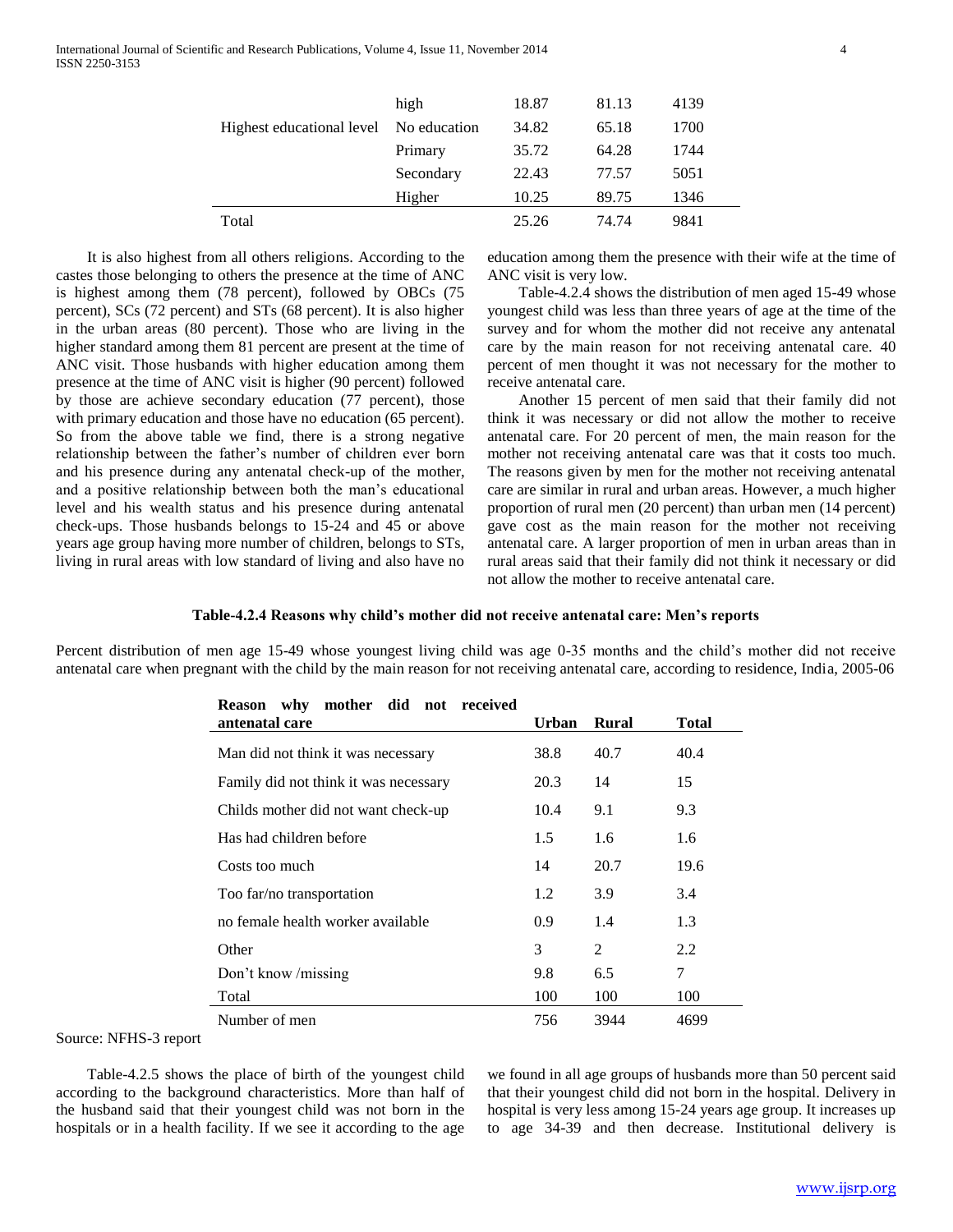negatively related with the no of living children. It is highest among those have 1-2 children (56 percent) and lowest among those have 5 or more children (15 percent). Institutional delivery is lowest among Muslims (36 percent) and highest among the other religions (53 percent). Institutional delivery is very low among STs (21 percent) followed by SCs (36 percent), followed

by OBCs (43 percent) and others (56 percent). In urban areas it is 70 percent and in rural areas it is 31 percent. Those are living in low standard of living near about 80 percent of them are goes for non institutional delivery and its opposite those are in high SLI 68 percent among them goes for institutional delivery.

#### **Table-4.2.5 Percentage distribution of safe delivery by fathers background characteristics, India, 2005-06**

| <b>Background characteristics</b> |                        | Place of birth |                |              |
|-----------------------------------|------------------------|----------------|----------------|--------------|
|                                   |                        | Hospital       | Other          | Total        |
| Age                               | 15-24                  | 37.65          | 62.35          | 1737         |
|                                   | 25-29                  | 42.53          | 57.47          | 4345         |
|                                   | 30-34                  | 46.85          | 53.15          | 4305         |
|                                   | 35-39                  | 44.85          | 55.15          | 2709         |
|                                   | 40-44                  | 37.13          | 62.87          | 1193         |
|                                   | 45 and above           | 24.74          | 75.26          | 578          |
| No. of living children            | 1-2 children           | 56.15          | 43.85          | 8568         |
|                                   | 3-4 children           | 28.21          | 71.79          | 4300         |
|                                   | five or more           | 14.76          | 85.24          | 1998         |
| Religion                          | Hindu                  | 43.09          | 56.91          | 11847        |
|                                   | Muslim                 | 35.98          | 64.02          | 2276         |
|                                   | Others                 | 53.23          | 46.77          | 744          |
| Caste                             | SCs                    | 35.90          | 64.10          | 3117         |
|                                   | <b>STs</b>             | 20.87          | 79.13          | 1572         |
|                                   | <b>OBCs</b>            | 43.04          | 56.96          | 5706         |
|                                   | Others                 | 56.31          | 43.69          | 3969         |
| Place of residence                | Urban                  | 69.79          | 30.21          | 4340         |
|                                   | Rural                  | 31.26          | 68.74          | 10527        |
| Standard of living index          | Low                    | 20.66          | 79.34          | 4231         |
|                                   | Medium                 | 35.83          | 64.17          | 4909         |
|                                   | High                   | 68.48          | 31.52          | 4937         |
| <b>Educational level</b>          | No education           | 18.81          | 81.19          | 3834         |
|                                   | Primary                | 34.69          | 65.31          | 2744         |
|                                   | Secondary              | 51.51          | 48.49          | 6734         |
|                                   | Higher                 | 75.92          | 24.08          | 1549         |
| Decision about health care        | Husband alone          | 43.87          | 56.13          | 3205         |
|                                   | H-F jointly            | 44.31          | 55.69          | 5441         |
|                                   | Others                 | 40.23          | 59.77          | 6220         |
| Husband present during check-ups  |                        |                |                |              |
| for youngest child                | Not present<br>Present | 42.72<br>62.05 | 57.28<br>37.95 | 2486<br>7357 |
| Total                             |                        | 42.51          | 57.49          | 14861        |
|                                   |                        |                |                |              |

 If we see it according to the educational attainment we found those have no education among them only 19 percent goes to hospital for delivery. It increases according to the increase of educational attainment of the husband. More than 75 percent husband from higher educated group said that their youngest

child born in health facility. If husband not present at the time of ANC visit then only 42 percent goes for hospital to delivery but if husband present at the time of ANC then more than 62 percent wife goes to hospital for delivery. If the husband present at the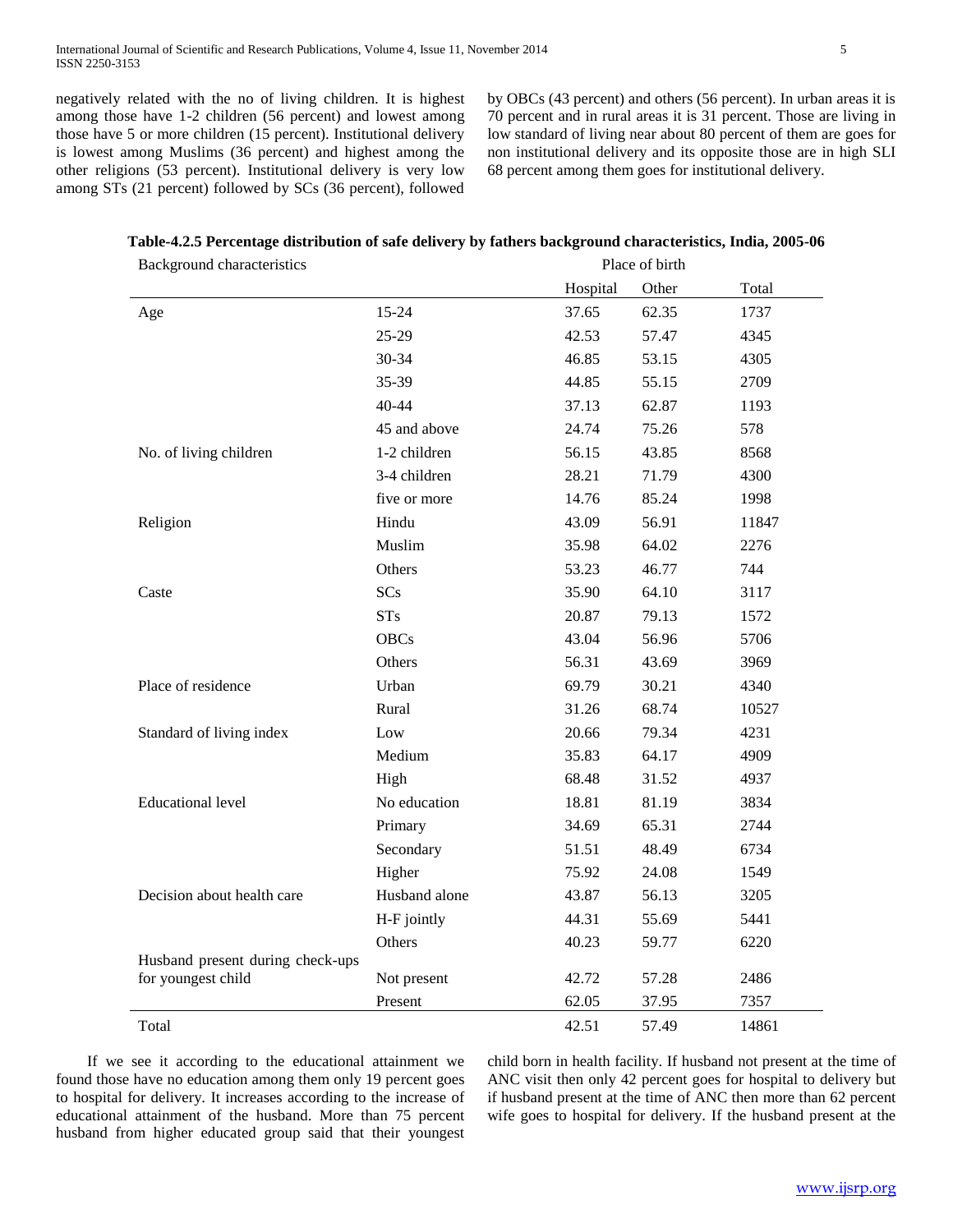time of ANC visit then wife is more likely goes to hospital for delivery.

 Now we are trying to understand the reasons which lead institutional delivery and simultaneously increase non institutional delivery also.

 Table-4.2.6 shows that, those who are living in rural and urban areas among them 15 percent of urban and 85 percent of

Table –4.2.6 Institutional delivery of youngest child

rural husbands think that there is some reason which leads to non institutional delivery. If we compare urban and rural we found that 13 percent of urban and 87 percent of rural husbands said that cost is the main reason for not going to hospital for delivery. At least 92 percent of husband from rural area said hospital is too far and there is no transportation which prevents to go to hospital for delivery.

Percent distribution of husband aged 15-49 who has not experienced safe by whether the child delivery by reasons, according to the place of residence.

Reason for not delivering youngest child in health facility

|                                                                         | Place of residence |       |       |       |  |
|-------------------------------------------------------------------------|--------------------|-------|-------|-------|--|
|                                                                         | India              | Urban | Rural | Total |  |
| Cost too much                                                           | 5.01               | 13.16 | 86.84 | 2113  |  |
| Facility closed                                                         | 0.37               | 20.51 | 79.49 | 156   |  |
| Too far/no transportation<br>facility/poor<br>quality<br>Don't<br>trust | 1.52               | 7.79  | 92.21 | 642   |  |
| service                                                                 | 0.28               | 21.37 | 78.63 | 117   |  |
| No female provider                                                      | 0.13               | 15.09 | 84.91 | 53    |  |

Cont…..4.2.6

|                                 |              | Place<br>of<br>residence |       |       |
|---------------------------------|--------------|--------------------------|-------|-------|
|                                 | India        | Urban                    | Rural | Total |
| Mother did not think necessary  | 2.19         | 21.67                    | 78.33 | 923   |
| Husband did not think necessary | 5.49         | 14.20                    | 85.80 | 2317  |
| Family did not think necessary  | 3.60         | 16.39                    | 83.61 | 1519  |
| Other                           | 0.72         | 22.70                    | 77.30 | 304   |
| DK.                             | 0.13         | 16.67                    | 83.33 | 54    |
| Total                           | 20.26(42183) | 15.33                    | 84.67 | 8547  |

 The major cause for not delivering youngest child in health facility is cost that is too much (5.01 percent), husband did not think it is necessary (5.49 percent), family did not think it is

necessary (3.60 percent) followed by mother did not think it is necessary and other causes related health facilities.

#### **4.2.7 Multivariate findings**

**Table-4.2.8** Odds ratios from logistic regression analysis assessing associations between the husband"s presence at the time of ANC and couples background characteristics.

|     | <b>Odds ratios of ANC care</b> |         |                           |         |         |
|-----|--------------------------------|---------|---------------------------|---------|---------|
|     |                                |         | <b>Exp b/significance</b> |         |         |
|     | <b>Characteristics</b>         | India   | <b>UP</b>                 | WВ      | MН      |
|     | $15 - 24$                      |         |                           |         |         |
| age | $25-29$                        | $1.26*$ | ---                       |         | $1.95*$ |
|     | $30 - 34$                      | $1.33*$ | ---                       | $4.55*$ |         |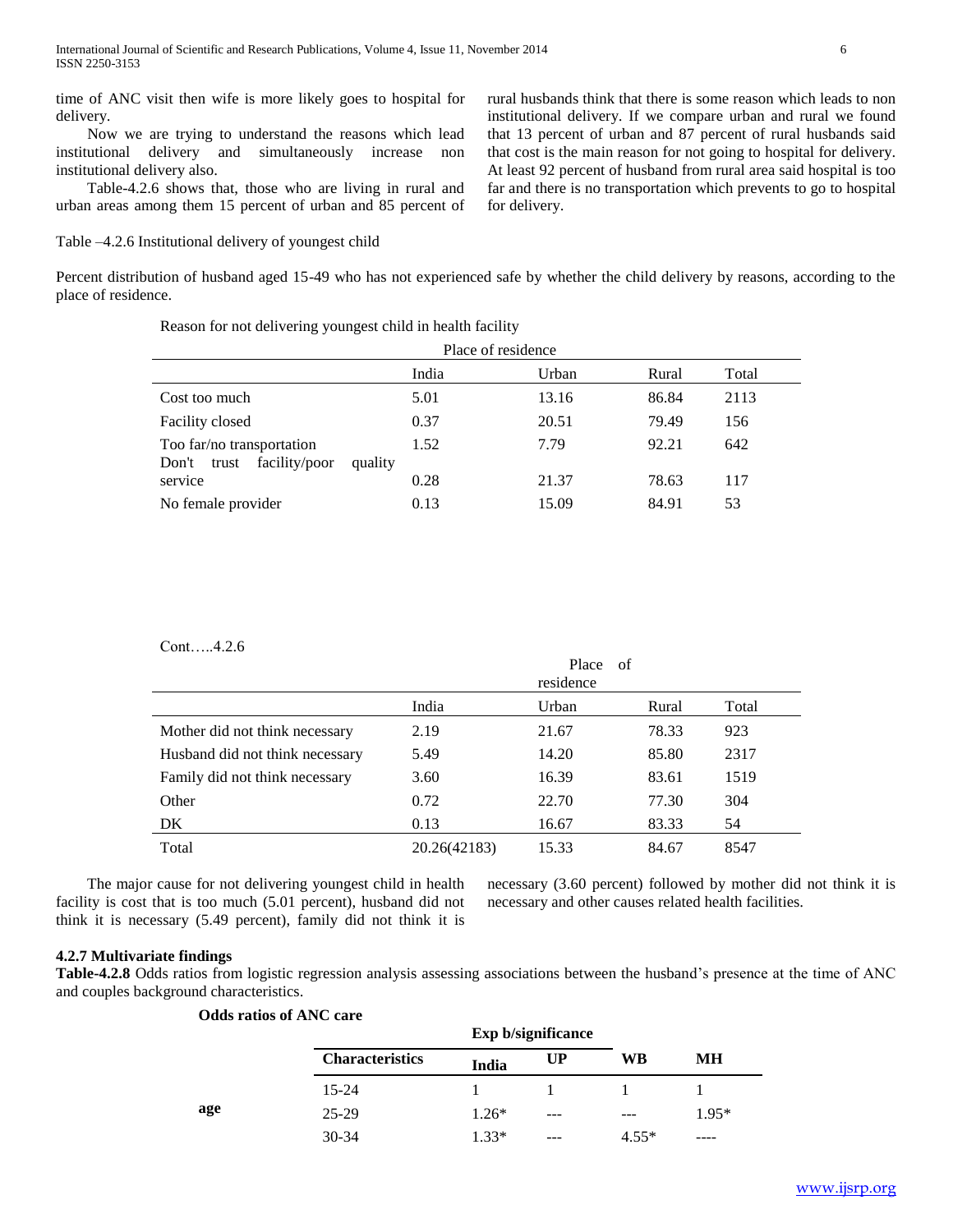| $35-39$ | $1.35*$<br>--- | $2.26*$<br>$3.44*$ |
|---------|----------------|--------------------|
|         |                |                    |

**Odds ratios of ANC care**

|         | $40-44$                                       | $1.46*$ | $- - -$ | $5.75*$ | --- |
|---------|-----------------------------------------------|---------|---------|---------|-----|
|         | 45 and above                                  | $1.42*$ | $4.31*$ |         |     |
| Age gap | wife is older or same<br>husband is 1-5 years |         |         |         |     |
|         | older                                         | $1.31*$ |         |         |     |
|         | h 6-10 years older<br>more than 10 years      | $1.33*$ |         |         |     |
|         | older                                         | 1 34*   |         |         |     |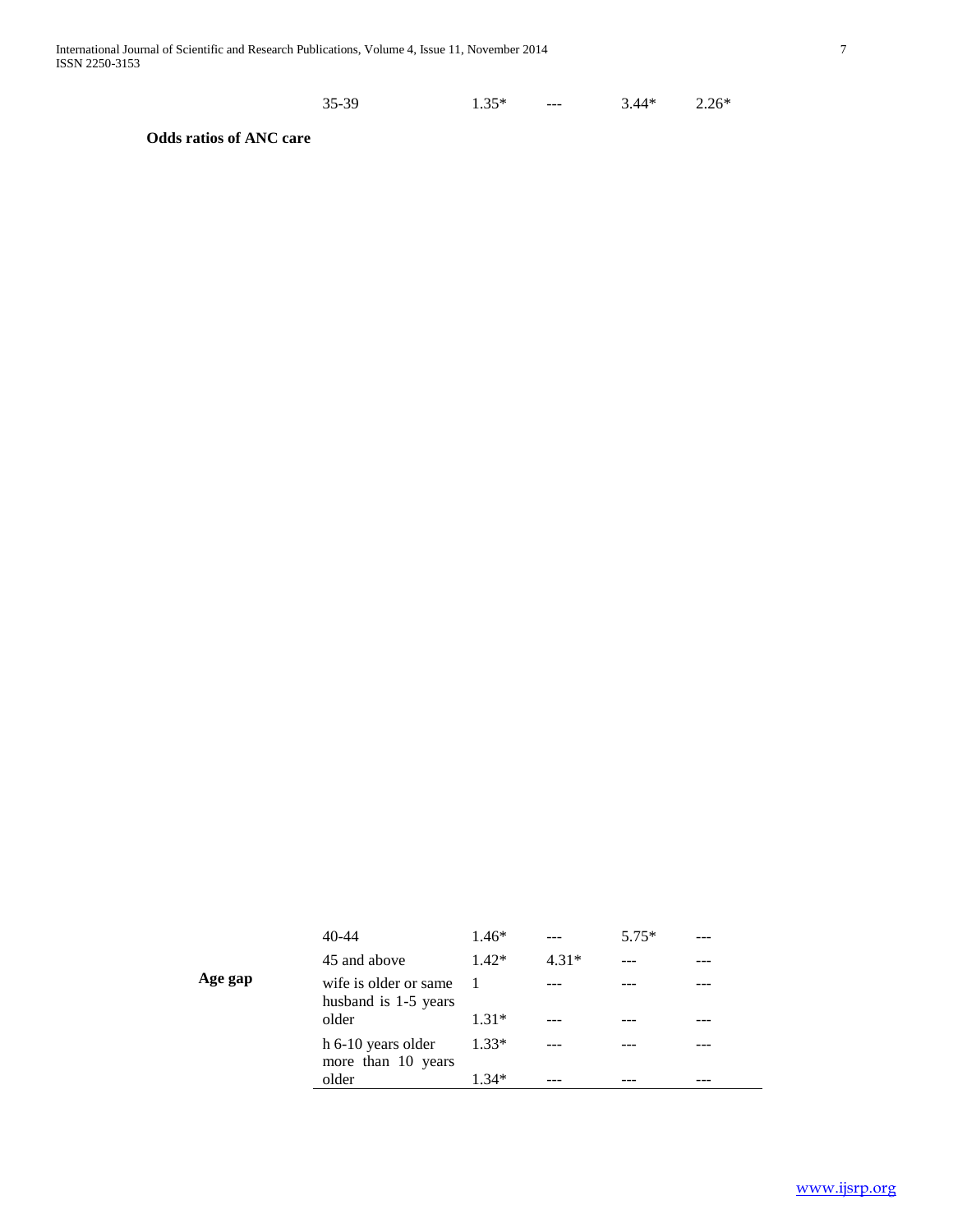Cont…..

|                                 | Exp b/significance     |              |                |                |                |
|---------------------------------|------------------------|--------------|----------------|----------------|----------------|
|                                 | <b>Characteristics</b> | India        | <b>UP</b>      | <b>WB</b>      | <b>MH</b>      |
| of<br>living<br>No.<br>children |                        |              |                |                |                |
|                                 | No children            | $\mathbf{1}$ | $\mathbf{1}$   | ---            | ---            |
|                                 | 1-2 children           | $.77***$     | $.69*$         | ---            |                |
|                                 | 3-4 children           | $.79*$       | $\overline{a}$ | ---            | ---            |
| <b>Education</b>                | No education           | 1            | 1              | ---            | 1              |
|                                 | Primary                | ---          | ---            | ---            | ---            |
|                                 | Secondary              | $1.31***$    | $2.26***$      |                | ---            |
|                                 | Higher                 | $2.44***$    | 4.27***        | ---            | $4.09*$        |
| occupation                      | service sector         | 1            | $\overline{a}$ | ---            | $\overline{a}$ |
|                                 | Agriculture            | $.69***$     | $---$          | ----           | .48*           |
|                                 | industrial workers     | $.83*$       | ---            | ---            | $.60*$         |
|                                 | not working            | $.50*$       | ---            | ---            | $---$          |
| <b>Religion</b>                 | Hindu                  | $\mathbf{1}$ | 1              | 1              | $\mathbf{1}$   |
|                                 | Muslim                 | ---          | $1.47*$        | $.29*$         | $.42*$         |
|                                 | others                 | $.76*$       | ---            | $\overline{a}$ | ---            |
| caste                           | SCs                    | $\mathbf{1}$ |                | 1              |                |
|                                 | <b>STs</b>             | ---          | ---            | $.12*$         | ---            |
|                                 | <b>OBCs</b>            | $1.22*$      | ---            | $---$          | ---            |
|                                 | Others                 | $---$        | ---            | ----           | ----           |
| <b>SLI</b>                      | low                    | 1            |                |                |                |
|                                 | medium                 | $---$        | ---            | ---            | ---            |
|                                 | high                   | 1.38***      | ---            | $---$          | ----           |
| <b>Desire for children</b>      |                        |              |                |                |                |
|                                 | want no chil           | $---$        | ---            | $\mathbf{1}$   | ---            |
| violence                        | want chil              | $---$        | ---            | $.35*$         | ----           |
|                                 | No vio                 | 1            | ---            | $---$          | ---            |
|                                 | Physical vio           | .79***       | ---            | ---            |                |
|                                 | Emotional & sexual vio | $.73***$     | ---            | $- - -$        | $---$          |
| $\overline{\mathbf{N}}$         |                        | 7668         | 896            | 249            | 894            |

**Exp b/significance**

**0=Husband not present at ANC 1= Husband Present**

Only significant values are given

 In this multivariate model our dependent variable is husband"s presence or absence during any of the ANC visit of wife. We coded it as '0' means husband not present and '1' means husband present. First we did regression in all India level and then the same model we used for state level to see the determinants of husbands presence at the time of ANC visit of the mother. The multivariate model shows that in all India level age, age gap, number of living children, religion, caste, education, occupation and SLI are the main determinants of husband"s presence at the time of ANC visit. Age and husbands presence at the time of ANC with wife is significantly related. With the increase of age odds ratio also increases. Compared to the 15-24 years age group 40-44 years age group husbands are 46

percent more present at the time of ANC. Age gap is one of the important predictor of husband's presence at ANC with his wife. Those husbands who are ten years or more older than their wives their presence is 34 percent more present at the time of ANC compare to those husbands with same age or with older wives. But the chance of husband"s presence at the time of ANC visit decreases with the increase of no of children. Compared to those who have no children, those have 3-4 children are 21 percent less likely present at the time of ANC. Those who have the higher education are two and half time more likely present at the time of ANC of their wife compared to those husbands' have no education. According to the occupation, those husbands are working at service sector, are more likely to present compared to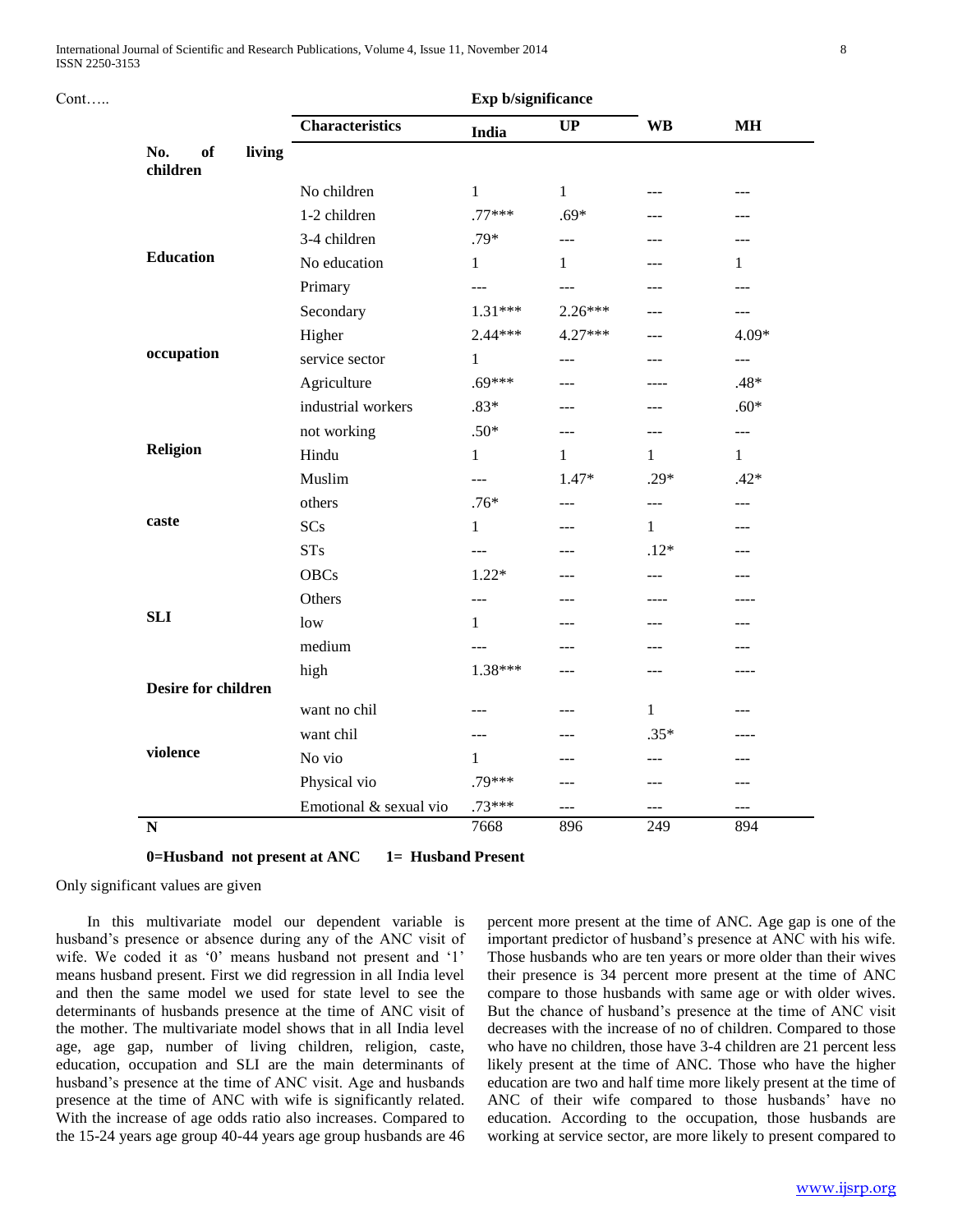those are working in agriculture sector (.69), industrial sector (.83) and those are not working at the time of ANC visit with wife. Among all religions those are not belongs to Hindu and Muslim are less likely to present at the time of ANC. OBCs are 22 percent more likely to present at the time of ANC visits with their wife. Compared to those are living in low standard, those are living with higher standard are more (38 percent) likely to present at the time of ANC. Presence of violence is also one of the important determinants of husbands presence at the time of ANC visit. Compared to no violence the presence of physical violence reduces the chance (21 percent) of husband"s presence at the time of ANC visit. Those couples are experienced by emotional and sexual violence, the husband is 27 percent less likely to present at the time of ANC.If we apply the same model to see the determinants in UP we found compare to 15-24 years age group, those are belongs to 45 or more years age group are near about 4.3 times less likely present at the time of ANC. Positive association also found with education and religion. Those have secondary education, compare to those have no education they are more than two times more likely to present with their wife at the time of ANC, it also increase among higher age groups. Those husbands have the higher education; they are four times more likely to present at the time of ANC visit, with wife. In UP among Muslims husbands presence at the time of ANC are higher compare to Hindus.

 In West Bengal the main significant determinants of husband's presence at the time of ANCs are husband's age, religion, and caste and desire for children but in Maharashtra the main determinants are husband"s age, occupation, education and religion. Surprisingly we didn"t find any significant relationship between place of residence and husband"s presence at the time of ANC visit.

 Table-4.2.9 shows the association between the non institutional deliveries with the couple"s background characteristics. In all India level non institutional delivery is associated with all important couple"s background characteristics. From here we can understand the negative and positive associations and compare it. The result shows with increasing age non institutional delivery decreases.

 Compared to 15-24 years age group those women with more than 35 years of age are at least 50 percent less likely goes for non institutional delivery i.e. institutional delivery increases. According to the age gap if wife and husband"s age is same or wife is older than they are more likely to goes for institutional delivery. Results clearly show that age gap leads institutional delivery. Number of living children is positively related with non institutional delivery. Those have 1-2 children compare to those have no children goes 2.5 times more to non institutional delivery and those have 3-4 children goes four and half times more to non institutional delivery. It clearly shows that increasing the number of children decrease the probability to go for institutional delivery. Non institutional delivery is negatively associated with educational attainment. Compare to uneducated husband those have primary education 20 percent less likely goes for non institutional delivery.

 It farther increases 23 percent among those have secondary level education and farther increases near about 50 percent among those have higher education compared to those have no education

| <b>UP</b><br>1<br>$---$<br>$.47*$<br>--- | <b>WB</b> | MН       |
|------------------------------------------|-----------|----------|
|                                          |           |          |
|                                          |           |          |
|                                          |           |          |
|                                          |           |          |
|                                          |           |          |
|                                          |           |          |
|                                          |           |          |
|                                          |           |          |
| ---                                      |           |          |
|                                          |           |          |
| ---                                      |           |          |
| 1                                        | 1         | 1        |
| $1.56*$                                  | $6.57***$ | $1.87**$ |
|                                          | $26.27**$ | ---      |
|                                          | $2.29*$   |          |

### **Table-4.2.9 Odds ratios from logistic regression analysis assessing associations between the place of delivery of youngest child and couples background characteristics.**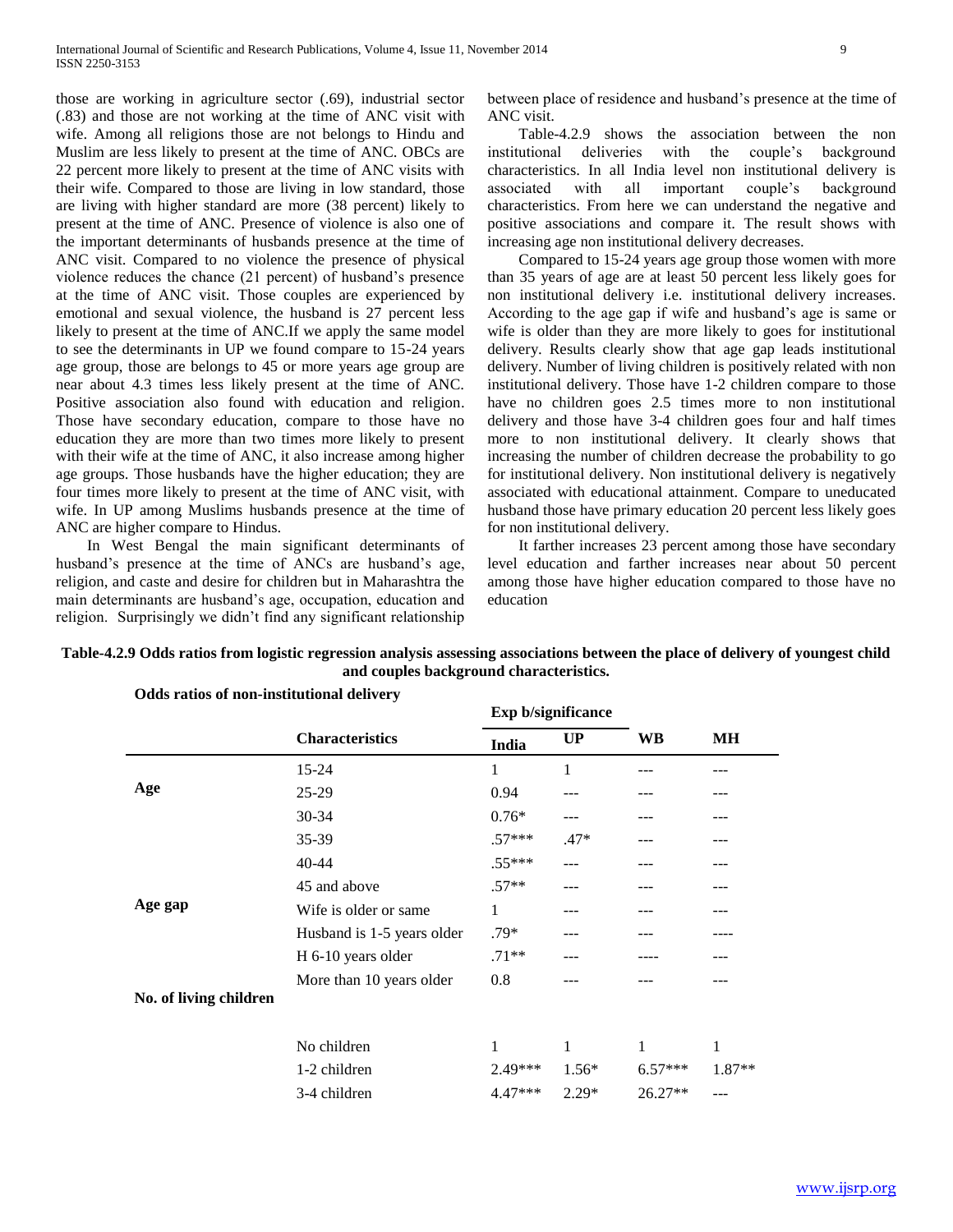## **Odds ratios of non-institutional delivery**

**Exp b/significance**

**Education** 

|                 | No education       |           |        | 1       |          |
|-----------------|--------------------|-----------|--------|---------|----------|
|                 | Primary            | $0.81*$   |        |         | $.34*$   |
|                 | Secondary          | $.77**$   | ---    | $3.67*$ | $.20***$ |
|                 | Higher             | $.54***$  | $.40*$ |         | $.10***$ |
| occupation      |                    |           |        |         |          |
|                 | Service sector     | 1         |        |         | 1        |
|                 | Agriculture        | $1.43***$ |        |         | $1.95*$  |
|                 | Industrial workers | 0.99      |        |         |          |
|                 | Not working        | 1.02      |        |         |          |
| <b>Religion</b> | Hindu              | 1         |        | 1       |          |
|                 | Muslim             | $1.24*$   | ---    | $3.32*$ | ---      |
|                 | Others             | $1.25*$   |        |         | ---      |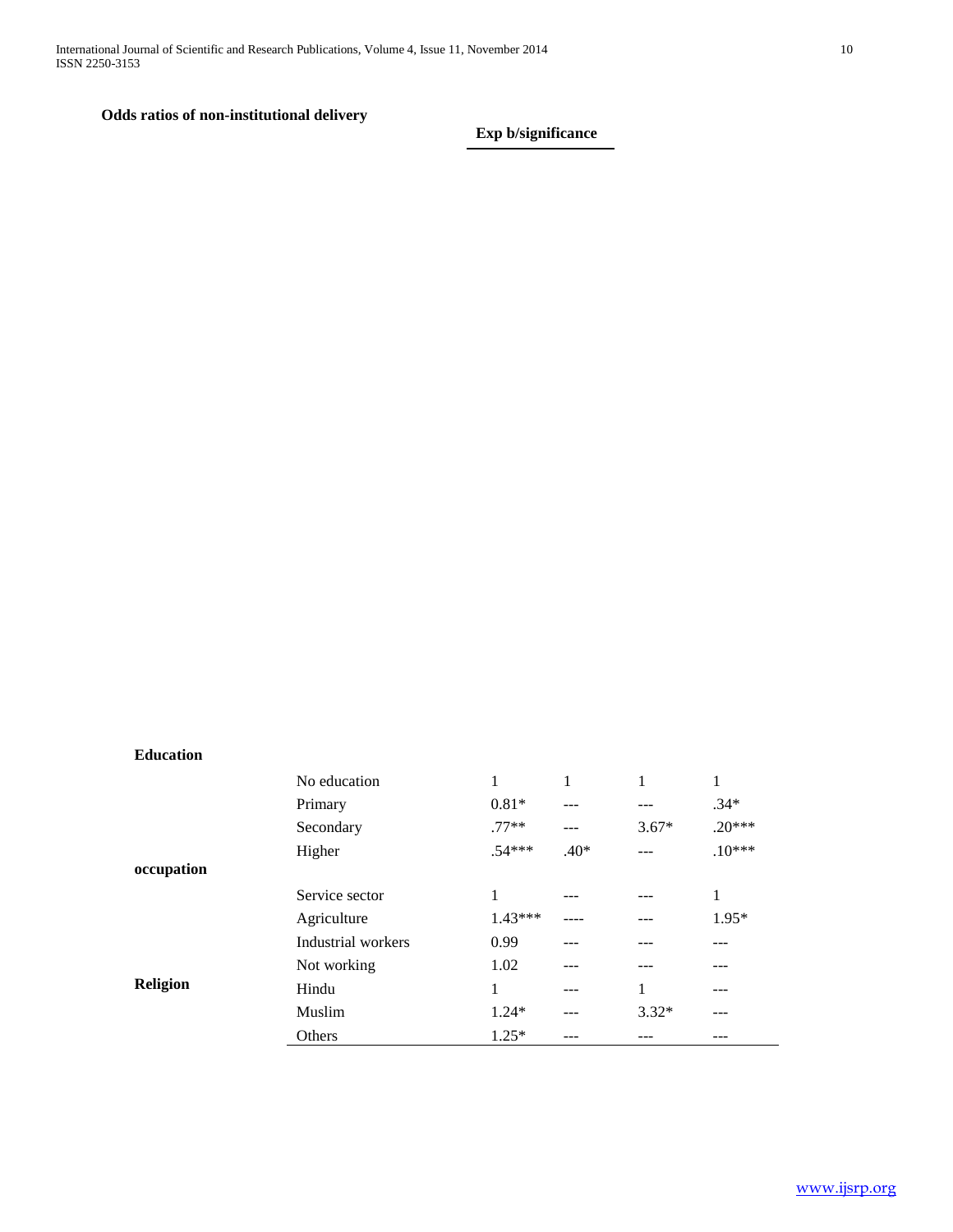International Journal of Scientific and Research Publications, Volume 4, Issue 11, November 2014 11 ISSN 2250-3153

|                               | <b>Characteristics</b>                 | India               | <b>UP</b>                | <b>WB</b>                | МH                  |
|-------------------------------|----------------------------------------|---------------------|--------------------------|--------------------------|---------------------|
| Caste                         | <b>SCs</b>                             | 1                   | $\mathbf{1}$             | 1                        | 1                   |
|                               | <b>STs</b>                             | $1.64***$           | ---                      | ---                      | $2.21*$             |
|                               | <b>OBCs</b><br>Others                  | $.76***$<br>$.79**$ | $.64*$<br>$.38***$       | $.07*$<br>$\overline{a}$ | $---$               |
| <b>SLI</b>                    | low                                    | $\mathbf{1}$        | $\mathbf{1}$             | $\mathbf{1}$             | 1                   |
|                               | Medium<br>High                         | 0.89<br>.49***      | $\overline{a}$<br>$.41*$ | ---<br>$.07***$          | $.41**$<br>$.17***$ |
| <b>Desire for children</b>    | Want no chil                           | 1                   | ---                      |                          |                     |
|                               | Want chil                              | $.77**$             | ---                      |                          |                     |
| <b>Place of residence</b>     | Urban                                  | 1                   | $\mathbf{1}$             | 1                        | ---                 |
| violence                      | Rural<br>No vio                        | $2.16***$<br>1      | 1.92**<br>1              | $5.02**$<br>---          | 1                   |
|                               | Physical vio<br>Emotional & sexual vio | 1.1<br>$1.36***$    | $1.55*$<br>$1.56*$       |                          | 3.05***<br>---      |
| Justification of wife beating | No<br>Yes                              | 1<br>0.94           | ---<br>---               |                          |                     |
| Wife's health care decision   | Wife alone                             | 1                   | ---                      | ---                      | 1                   |
|                               | Jointly                                | $1.27***$           | $---$                    | ---                      | $1.55*$             |
|                               | Others                                 | $1.20**$            | $---$                    | ---                      | ---                 |
| <b>Alcohol</b> use            | No                                     | 1                   | ---                      | ---                      | ---                 |
|                               | Yes                                    | 0.93                | ---                      | ---                      | ---                 |
| Husband's presence in ANC     | N <sub>o</sub>                         | 1                   | ---                      | 1                        | ---                 |
|                               | Yes                                    | $.57***$            | ---                      | $.29**$                  | $---$               |
| ${\bf N}$                     |                                        | 7659                | 893                      | 245                      | 894                 |

#### **0= institutional 1= non institutional delivery**

Only significant values are given.

 This shows that non institutional delivery decreases according to the increase of education. Those husbands who are in agricultural sector compare to those are in service sector are 43 percent more likely to go for non institutional delivery but those husbands are working in industrial sector are less likely to go for institutional delivery although the difference is very low among those who are working in service sector, those are working in industrial sector and those are not working. Religion and institutional delivery are also associated with each other. Compared to Hindus among Muslims non institutional delivery is 24 percent more and in other religions it is 25 percent more. Compared to STs non institutional delivery is 64 percent more but it is 21-24 percent less among OBCs and other caste groups. Those with higher standard of living are 50 percent less likely chose to go for non institutional delivery. That indicates those are living higher standard are more likely to go for institutional delivery. Desire for children also negatively associated with non institutional delivery. Place of residence is also very strongly associated with non institutional delivery. Compared to urban those living in rural areas are at least two times more likely to go for non institutional delivery. Emotional and sexual violence is significantly associated with non institutional delivery. Compared to those couple experiencing no violence, those are

experiencing emotional and sexual violence is 36 percent more likely to goes for non institutional delivery. Wife health acre decision and non institutional delivery also significantly related. If wife jointly or others take decision about health care compare to wives alone decision about health care are more likely leads non institutional delivery and it is 27 percent more when health care decision taken jointly with husband and 20 percent more when others take health care decision compare to wife alone. It also negatively associated with the husband"s presence at the time of wives ANC visit. Compared to husbands not present at ANC those husband are present at the time of ANC are 43 percent less likely go for non institutional delivery. This clearly shows that husband"s presence at the time of wives ANC visit increases the probability to for an institutional delivery. We did not found any significant relation between wives justification of wife beating and husbands alcohol consumption and non institutional delivery.

 In UP, age, number of living children, caste, SLI, place of residence and presence of violence are significantly associated with non institutional delivery. In West Bengal number of living children, education, religion, caste, place of residence and husbands' presence at the time of ANC visit with wife is significantly associated with the non institutional delivery but in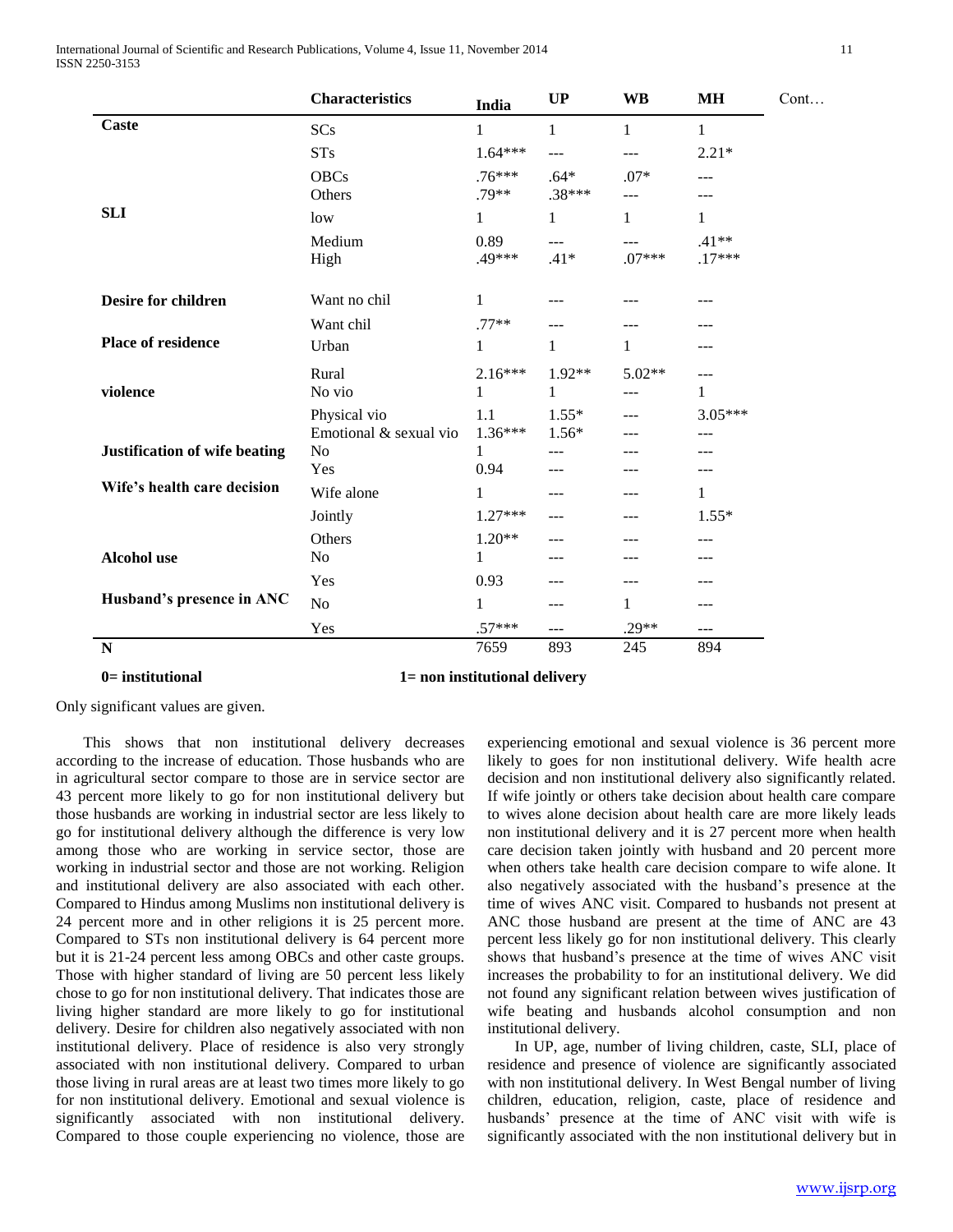Maharashtra number of living children, occupation, education, caste, SLI, presence of physical violence and couples joint decision about health care are significantly associated with non institutional delivery.

 In UP husbands aged 35-39 are more than 50 percent less likely to go for non institutional delivery. Those have 1-2 children compared to those have no children goes one and half times more to non institutional delivery and those have 3-4 children goes near about two and half times more for non institutional delivery but non institutional delivery is 60 percent less among those have higher education. Compared to SCs among OBCs non institutional delivery is 36 percent less and among others it is 62 percent less. Those who live in higher SLI among them also non institutional delivery is less but it is very high in rural areas. Presence of violence also reduces the probability to go for institutional delivery.

 In West Bengal those who have more number of children is less likely to go for institutional delivery. Surprisingly those have secondary education are three and half times more likely to go for non institutional delivery. It is also higher among Muslims. Those are living in rural areas are five times more likely goes for non institutional delivery. Those husbands are present at the time of wives ANC visit are also more likely to go for institutional delivery. In Maharashtra violence and wives decision about health care are also positively associated with non institutional delivery. Compared to no violence presence of physical violence increase the probability to go for non institutional delivery three times more like wise husband and wives joint decision about health care also increases non institutional delivery at least one and half times as compared to wife take decision about health care alone.

#### VII. CONCLUSIONS

 From the above analysis we can conclude that husband can significantly influence the women"s health care utilization. In all India level and in state label some factors which determine the women"s ANC visit and decide the place of delivery are same. Education , age, place of residence, number of living children, caste, religion are some of the major factors which reduce husbands presence at the time of ANC visit and also restrict women into the house hold and leads non institutional delivery. Presence of violence decreases the husbands" presence at the time of wives ANC visit but increase the institutional delivery. Which also indicate that husbands' presence at the time of ANC does not improve institutional delivery. If wife jointly with her husband or someone else take decision about health care then also institutional delivery does not increase. This result also shows that until or unless the women are able takes decision alone the institutional delivery does not increase. In Maharashtra occupation is coming one of the important factors which determine the husbands presence at the time of wives ANC visit and place of delivery. In both the cases those are working in agriculture sector are far behind from those are in service sector. Results from Maharashtra also support that joint decision making does not improve institutional delivery.

#### **REFERENCES**

- [1] Acharya M and Bennett L,(1983), Women and the Subsistence Sector: Economic Participation and Household Decision-making in Nepal, Working Paper, Washington, DC: World Bank, No. 526.
- [2] Adewuyi A and Ogunjuyigbe P.( 2003). The role of men in family planning: An examination of men's knowledge and attitude to contraceptive use among the Yorubas. African Population studies. 18(1): 35-49.
- [3] Allendorf Keera (2007). Coupples' reports of womens autonomy and health- care use in Nepal. Studies in family Planning 2007, 38 (1):35-46.
- [4] Asian Development Bank (ADB), (1999), Women in Nepal, country briefing paper, Kathmandu, Nepal: ADB.
- [5] Balaiah D, D.D. Naik, R,C. Prida, M. Ghule , K.T. Hazari, H.S. Jueja (1999) Contraceptive Knowledge, attitude and practices of men in rural Maharastra. Advances in contraception, 1999:15:217-234
- [6] Bankole A (1994) The Role of Mass Media in Family Planning Promotion in Nigeria, DHS Working Papers, Calverton, MD, USA: Macro International, No. 11
- [7] Bankole A and Westoff CF, The consistency and predictive validity of reproductive attitudes, Journal of Biosocial Science, 1998 (forthcoming).
- [8] Batliwala, Srilatha (1994). "The Meaning of Women's Empowerment: New Concepts from Action", in Gita Sen, Adrienne Germain and Lincoln Chen (Eds.), PopulationPolicies Reconsidered. Health, Empowerment and Rights, Cambridge, Mass.Harvard University Press.
- [9] Becker S and Costenbader E, (2001) Husbands & apos; and wives & apos; reports of contraceptive use, Studies in Family Planning, 32(2):111–129.
- [10] Berhane Y, Mekonnen E, Zerihun L, Asefa G (1999). Perception of fertility regulation in a emote community, south Ethiopia. Ethiop J Health Dev. 13(3):217-221.
- [11] Caldwell JC, Caldwell P (1990) "Cultural forces tending to sustain high fertility". In: Population growth and reproduction in sub-Saharan Africa. Technical analysis of fertility and its consequences. World Bank Washington DC: USA.199-214.
- [12] Chatterjee N, N.E. Riley. Planning of Indian Modernity (2001) The Gender Politics of Fertility Control, Journal of Women in Culture and Society, 26(3):811-845.
- [13] Collumbien M, Hawkes S. (2000) "Missing men's message: does reproductive health approach respond to men"s health needs? Culture, Health and Sexuality, 5(7):37-44
- [14] Dali SM, Thapa M and Shrestha S,(1999), Education for Nepalese women to provide improved care for their childbearing daughters-in-law, World Health Forum, 13(4):353–354.
- [15] Drenan, S Mbizvo V and Basset M (1998), "Reproductive Health: New Perspective on Men"s Participation", American Jurnal of Public Health, 88(4): 646-648
- [16] Ezeh AC, Serousi M, Raggers H (1996). Men's fertility, contraceptive use and reproductive preference. Demographic and Health Survey, Comparative Studies No. 18 Maryland: Macro International Inc,
- [17] Ezeh AC, Seroussi M and Raggers H, 1996, op. cit. (see reference 17); and Westoff CF, Reproductive intentions and fertility rates, International Family Planning Perspectives, 1990, 16(3):84-89.
- [18] Ghuman S. J, Helen Lee J, Smith H.L, (April 2004).Measurement of women"s autonomy according to women and their husbands: Results from five Asian countries. PSC Research Report. Report no. 04-556. www.psc.isr.umich.edu/pubs/
- [19] Greene ME, Biddlecom AE (2000) absent and problematic men: Demographic Accounts of Male Reproductive Roles, 2000. Population and Development Review 26(1):81-115
- [20] Hakim A, Salway S and Mumtaz Z,( 2003), Malhotra A, Schuler S and Boender C, Measuring Women's Empowerment as a Variable in International Development, New York: Gender and Development Group,
- [21] Hauser PM, Family planning and population programs: a book review article, Demography, 1967, 4(4):397-401; and Demeny P, Social science and population policy, Population and Development Review, 1988, 14(3):451-479, 535 & 537.
- [22] Hossain Mian B. ; Phillips James F. ; Khorshed A. B. M; Mozumdar A. ( 2007) The effect of husbands' fertility preferences on couples' reproductive behaviour in rural Bangladesh., Journal of biosocial vol. 39, n5, pp. 745- 757